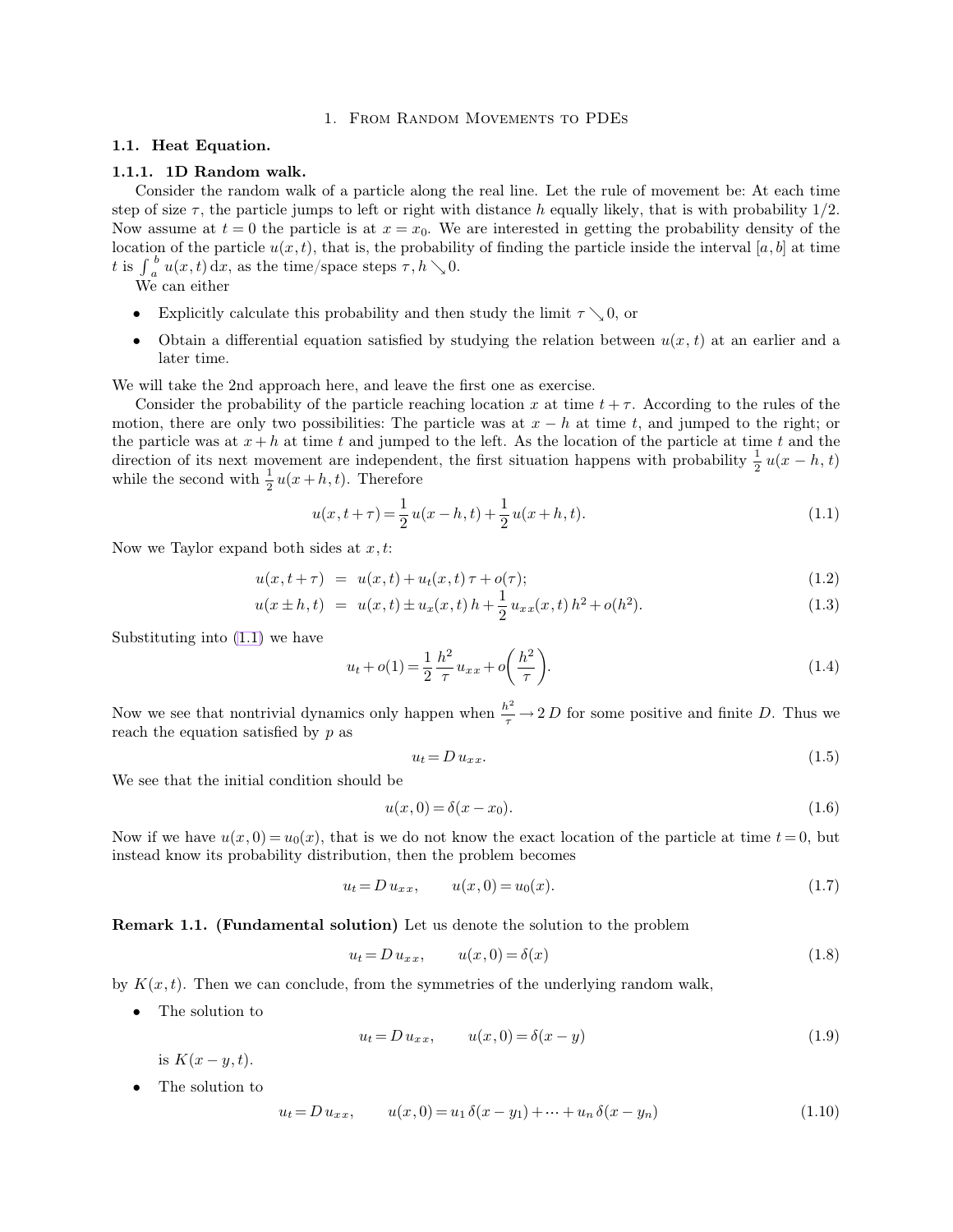is

$$
u_1 K(x - y_1, t) + \dots + u_n K(x - y_n, t). \tag{1.11}
$$

• Now using the definition of, say, Riemann integration, we conclude

$$
u_t = D u_{xx}, \t u(x,0) = u_0(x) \Longrightarrow u(x,t) = \int_{\mathbb{R}} K(x-y,t) u_0(y) dy.
$$
\t(1.12)

Thus we obtained a formula for the solution of the general heat equation.

### **1.1.2. Drift and boundaries.**

**Drift.**

If we assign different probability to left and right movements, say  $p<sub>L</sub>$  to left and  $p<sub>R</sub>$  to right, still independent of previous movements of the particle, then following similar argument, we would reach

$$
u_t + o(1) = \frac{1}{2} \frac{h^2}{\tau} u_{xx} + \frac{p_L - p_R}{\tau} h u_x + o\left(\frac{h^2}{\tau}\right).
$$
 (1.13)

Now assume

$$
\frac{p_R - p_L}{\tau} h \longrightarrow c, \qquad \frac{h^2}{\tau} \longrightarrow 2 D,
$$
\n(1.14)

we reach

$$
u_t + c u_x = D u_{xx}.\tag{1.15}
$$

**Remark 1.2.** Let's ignore the "diffusion" term  $D u_{xx}$  and consider the effect of the term  $c u_x$ . Intuitively, if  $p_R > p_L$ , then the particle has an overall tendency of moving right, characterized by the difference  $p_R - p_L$ . On the other hand, we know that the solution to the transport equation

$$
u_t + c u_x = 0 \tag{1.16}
$$

is  $u(x, t) = u_0(x - ct)$ . As  $p_R > p_L \implies c > 0$ , this is consistent with our understanding from the underlying random walk.

#### **Boundaries.**

Let's consider a boundary at  $x = L$ . Recall that a particle has probability  $p_R$  moving to the right,  $p_L = 1 - p_R$  to the left.

• Absorbing boundary. In this case whenever the particle goes beyond  $x = L$ , it disappears. This leads to

$$
u(L, t + \tau) = p_R u(L - h, t).
$$
\n(1.17)

Taylor expansion gives

$$
u(L, t) + O(\tau) = p_R[u(L, t) + O(h)]
$$
\n(1.18)

which leads to

$$
u(L,t) = (1 - pL) u(L,t) \Longrightarrow u(L,t) = 0
$$
\n(1.19)

unless we have  $p_L = 0$ . Of course  $p_L = 0$  should not be under consideration here since to obtain a heat equation with drift we need  $p_R - p_L \longrightarrow 0$  as  $h, \tau \longrightarrow 0$ .

Reflecting boundary. In this case whenever a particle tries to move beyond  $x = L$ , it is bounced back to  $x = L$ . So

$$
u(L, t + \tau) = p_R u(L - h, t) + p_R u(L, t).
$$
\n(1.20)

Taylor expansion gives

$$
u(L, t) + O(\tau) = p_R [u(L, t) + O(h)] + (1 - p_L) u(L, t)
$$
\n(1.21)

which reduces to

$$
O(\tau) = (p_R - p_L) u(L, t) + O(h).
$$
\n(1.22)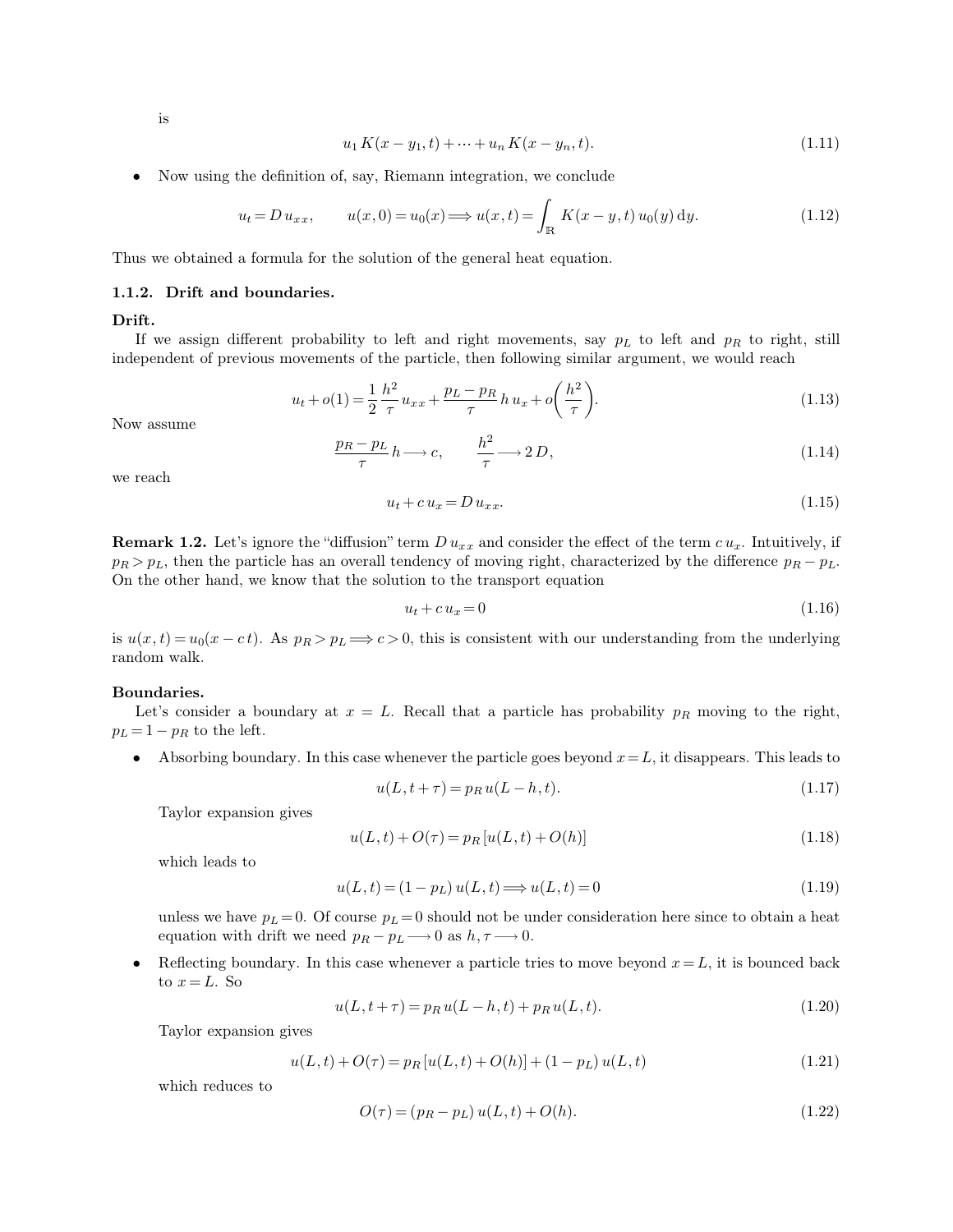It is now clear that we need to expand to higher orders. Recalling  $\tau \sim h^2$ , we first try to expand to  $O(h)$ :

$$
u(L,t) + O(\tau) = p_R [u(L,t) - u_x h + O(h^2)] + (1 - p_L) u(L,t)
$$
\n(1.23)

which leads to

$$
O(\tau) = (p_R - p_L) u(L, t) - p_R u_x(L, t) h + O(h^2)
$$
\n(1.24)

Therefore

$$
\frac{p_R - p_L}{h} u(L, t) - p_R u_x(L, t) = 0.
$$
\n(1.25)

If we set

$$
\frac{p_R - p_L}{\tau} h \longrightarrow c, \qquad \frac{h^2}{\tau} \longrightarrow 2D, \qquad p_R \longrightarrow \mu \tag{1.26}
$$

we have

$$
\frac{c}{2 D} u(L, t) - \mu u_x(L, t) = 0.
$$
\n(1.27)

#### **1.1.3. Is heat equation physical?.**

Recall that our assumption is the particle jumps a distance of h for each time step  $\tau$ . Thus its "speed" is  $h/\tau$ . However we then let  $h, \tau \searrow 0$  while keeping  $\frac{h^2}{\tau} \longrightarrow 2 D$ . This clearly implies  $h/\tau \to \infty$ , that is the particle has "infinity" speed. This is not physical.

## **Exercises.**

**Exercise 1.1.** Derive in detail the equation for random walk in the following general case: The probability of the particle at  $(x, t)$  moving left, right, staying, and disappearing are  $p_L(x, t)$ ,  $p_R(x, t)$ t),  $p_S(x, t)$  and  $p_D(x, t)$ . Assume the sum of these probabilities is 1. Note that as  $h, \tau \to 0$ , these probabilities need to satisfy certain relations (similar to  $p_R - p_L \sim h$ ).

**Exercise 1.2.** Consider random walk along 2D grids, with probabilities  $p_{\text{up}}(x,t)$ ,  $p_{\text{down}}(x,t)$ ,  $p_{\text{left}}(x,t)$ ,  $p_{\text{right}}(x, t)$ . Assume the sum of these probabilities is 1. Derive the corresponding heat equation. Note that as  $h, \tau \to 0$ , these probabilities need to satisfy certain relations (similar to  $p_R - p_L \sim h$ ).

**Exercise 1.3.** Design an underlying random walk rule which gives the equation

$$
u_t = D u_{xx} + f(x, t), \qquad u(x, 0) = u_0(x). \tag{1.28}
$$

Then use it to explain the following Duhamel's principle:

**Duhamel's principle.** The solution to the above problem is given by

$$
u(x,t) = U(x,t) + \int_0^t v(x,t;s) \,ds \tag{1.29}
$$

where  $U(x, t)$  is the solution to

$$
u_t = Du_{xx}, \t u(x,0) = u_0(x) \t (1.30)
$$

and  $v(x, t; s)$  (with  $t \geq s$ ) solves

$$
v_t = D v_{xx}, \qquad v(x, s; s) = f(x, s). \tag{1.31}
$$

**Exercise 1.4. (Parabolic Scaling)** Consider the heat equation

$$
u_t = D u_{xx}.\tag{1.32}
$$

Find a relation between  $\lambda, \mu > 0$  such that if  $u(x, t)$  is a solution,  $u(\lambda x, \mu t)$  is also a solution. Do you think there is a relation to the requirement  $h^2 \sim \tau$ ? Why?

# **References.**

- Sandro Salsa, "Partial Differential Equations in Action: From Modelling to Theory", §2.4. Note that this book is available online at ualberta library.
- Erich Zauderer, "Partial Differential Equations of Applied Mathematics", 2ed, §1.1.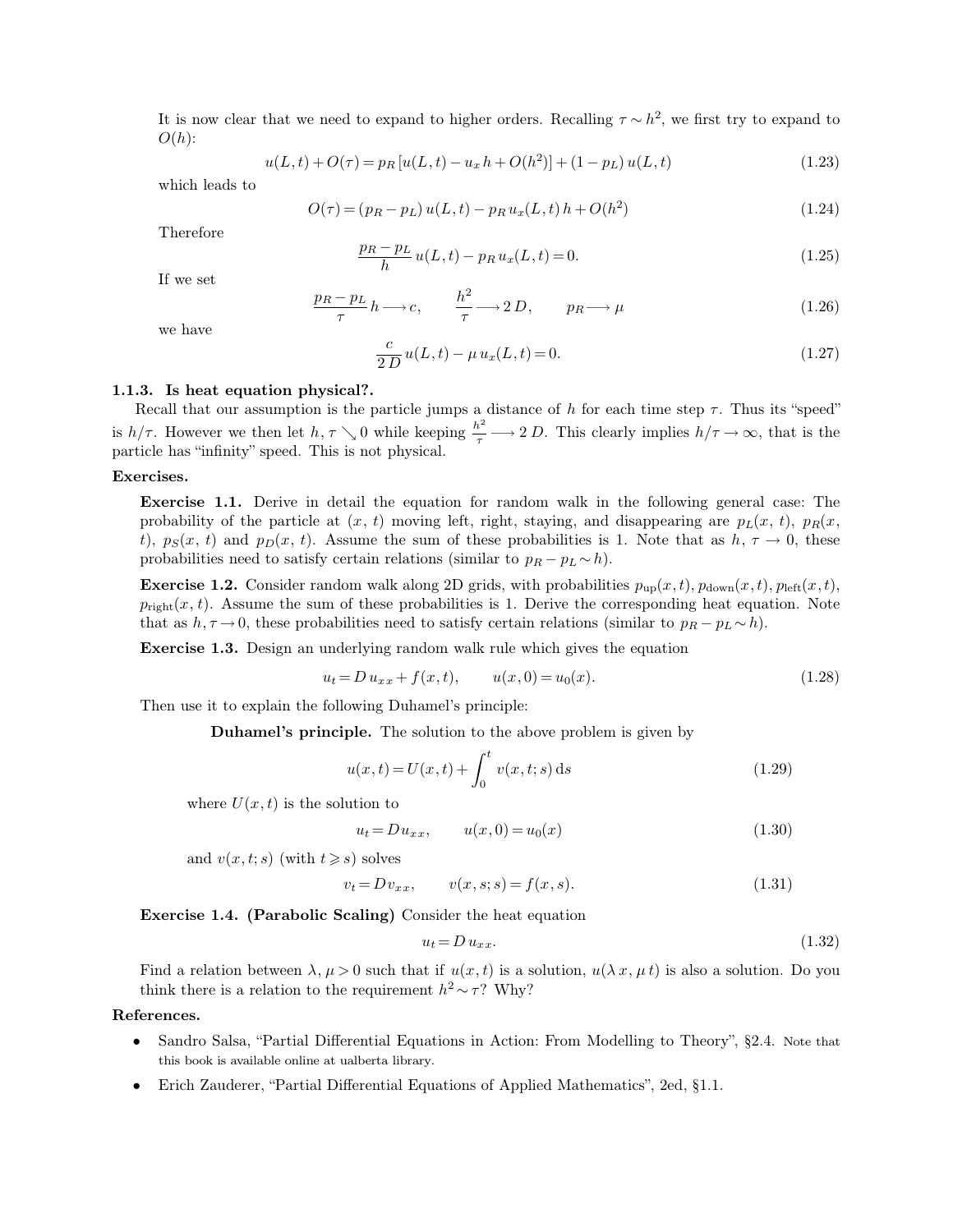### <span id="page-3-4"></span>**1.2. Wave Equations.**

In the previous section we mentioned that one shortcoming is that the particle has infinite speed: The root of this problem is the following: The particle moves left or right *independent* of what it has been doing. Such abrupt change of direction leads to huge cancellation of the movement<sup>1.1</sup>, consequently to obtain nontrivial movement we need  $h^2/\tau$  to be nonzero, that is we need infinite speed to negate the cancellation.

From this it is clear that the way to fix this problem is to make the particle's movement *dependent* on its history. More specifically, we require the particle to have a certain probability to keep its direction.

Let  $\alpha(x, t)$  be the probability of a particle being at the point x and arriving from left, while  $\beta(x, t)$  be that from the right. That is  $\alpha$ ,  $\beta$  are probability density functions<sup>1.2</sup> of left and right-moving particles. Let  $p, q = 1 - p$  be probabilities of persisting and reversing the direction of movement. Thus we have

<span id="page-3-3"></span><span id="page-3-1"></span><span id="page-3-0"></span>
$$
\alpha(x, t + \tau) = p \alpha(x - h, t) + q \beta(x - h, t) \tag{1.33}
$$

$$
\beta(x, t + \tau) = p\beta(x + h, t) + q\alpha(x + h, t) \tag{1.34}
$$

Taylor expansion leads to (as we set  $\tau \sim h$  this time, the  $h^2$  term is not necessary)

$$
\alpha + \alpha_t \tau + o(\tau) = p[\alpha - \alpha_x h + o(h)] + q[\beta - \beta_x h + o(h)] \tag{1.35}
$$

$$
\beta + \beta_t \tau + o(\tau) = p[\beta + \beta_x h + o(h)] + q[\alpha + \alpha_x h + o(h)]. \qquad (1.36)
$$

Thus

$$
\alpha_t \tau + p h \alpha_x + q h \beta_x = -q \alpha + q \beta + o(\tau) + o(h) \qquad (1.37)
$$

$$
\beta_t \tau - p h \beta_x - q h \alpha_x = +q \alpha - q \beta + o(\tau) + o(h) \qquad (1.38)
$$

We see that non-trivial dynamics arise when  $q \sim \tau$ . Thus we set  $p = 1 - \lambda \tau + o(\tau)$ ,  $q = \lambda \tau + o(\tau)$ . Dividing the above equations by  $\tau$  and let  $h/\tau \longrightarrow \gamma$ , we reach

$$
\alpha_t + \gamma \alpha_x = -\lambda \alpha + \lambda \beta, \tag{1.39}
$$

<span id="page-3-2"></span>
$$
\beta_t - \gamma \beta_x = \lambda \alpha - \lambda \beta. \tag{1.40}
$$

with initial condition

$$
\alpha(x,0) = \beta(x,0) = \frac{1}{2}\,\delta(x) \tag{1.41}
$$

when we have one particle moving left or right with equal probability, or

$$
\alpha(x,0) = \alpha_0(x), \qquad \beta(x,0) = \beta_0(x) \tag{1.42}
$$

in the general case.

Note that this is a special case of the so-called "linear hyperbolic system" which will be studied in a future section. In this special case, we can re-write  $(1.39-1.40)$  $(1.39-1.40)$  to a single equation:<sup>1.3</sup>

Set  $u = \alpha + \beta$ ,  $v = \alpha - \beta$ . Adding and subtracting [\(1.39–](#page-3-0)[1.40\)](#page-3-1) we get

$$
u_t + \gamma v_x = 0; \qquad v_t + \gamma u_x = -2\lambda v. \tag{1.43}
$$

[<sup>1.1.</sup>](#page-3-2) If the step size if  $h$ , then after n steps, the distance – variance of the random variable given by the sum of the steps – is only  $\sqrt{n}$ .

[<sup>1.2.</sup>](#page-3-3) Note that rigorously speaking,  $\alpha$ ,  $\beta$  are not probability density functions since they are not normalized  $-\int \alpha \neq 1$ ,  $\int \beta \neq 1$ .

[<sup>1.3.</sup>](#page-3-4) Recall that in ODE, higher order linear ODEs can be re-written into a first order system.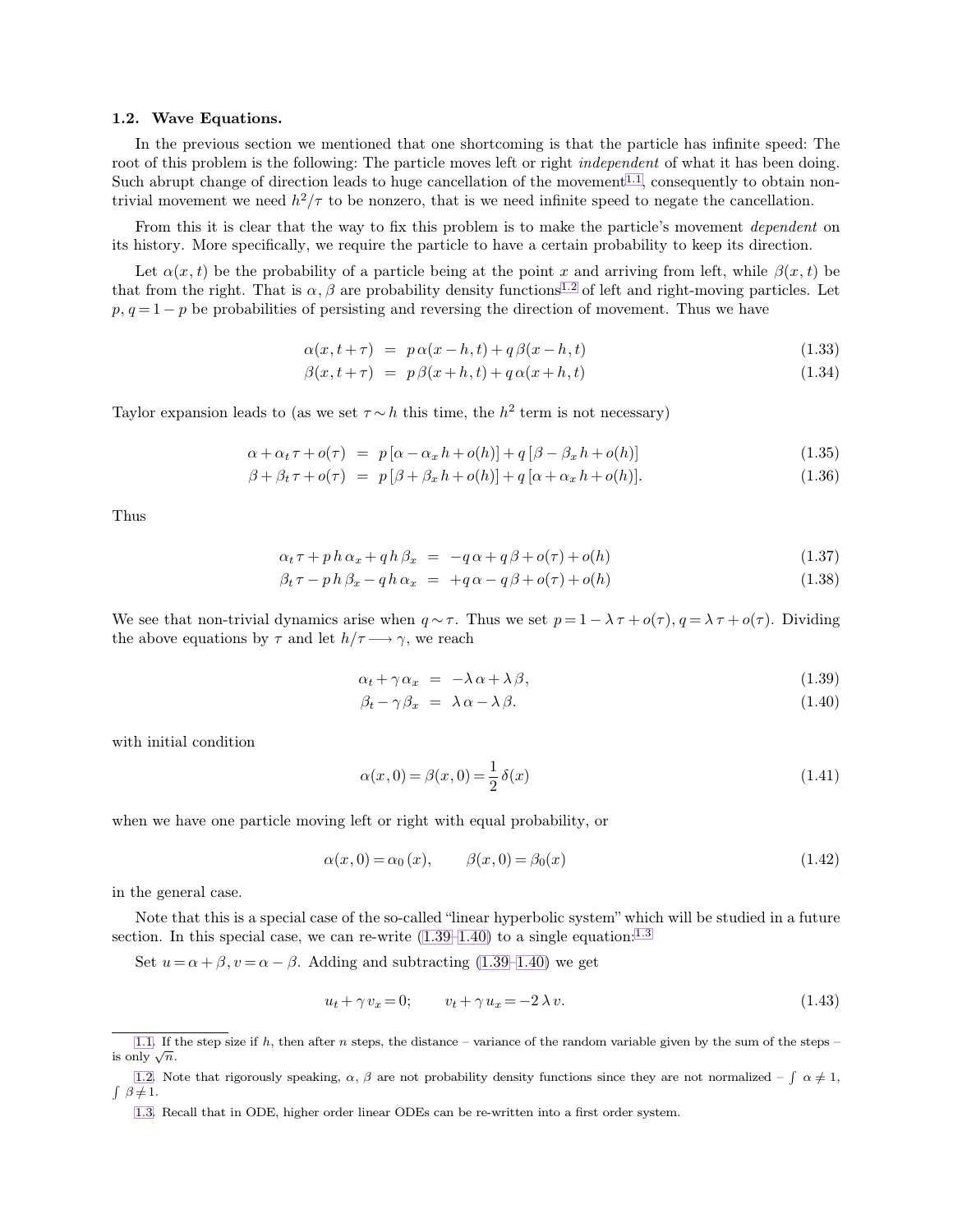Now differentiating the second equation by  $\partial_x$  we have

$$
v_{tx} + \gamma u_{xx} = -2\lambda v_x. \tag{1.44}
$$

Using the first equation we have

$$
v_{tx} = -\gamma^{-1} u_{tt}; \qquad v_x = \gamma^{-1} u_t. \tag{1.45}
$$

Thus we finally reach

$$
u_{tt} - \gamma^2 u_{xx} + 2\lambda u_t = 0.
$$
 (1.46)

This is called the *telegrapher's equation*.

Also we see that there are two initial conditions:  $u(x, 0) = \alpha(x, 0) + \beta(x, 0)$ ,  $v(x, 0) = \alpha(x, 0) - \beta(x, 0)$ . As  $u_t = -\gamma v_x$ , the initial conditions for the u equation should be

$$
u(x,0) = \alpha_0 + \beta_0, \qquad u_t(x,0) = -\gamma \left[ \alpha_{0x} - \beta_{0x} \right]. \tag{1.47}
$$

**Remark 1.3.** The physical meaning of  $\gamma$  and  $\lambda$ .

- The meaning of  $\gamma = h/\tau$  is quite clear: It is the speed of the microscopic movement of the particles.
- For  $\lambda$ , recall that we set

$$
p = 1 - \lambda \tau + o(\tau), \qquad q = \lambda \tau + o(\tau). \tag{1.48}
$$

Thus a smaller  $\lambda$  means a lower tendency to reverse the direction of the movement.

**Remark 1.4.** It is clear that when  $\lambda = 0$  this reduces to the standard wave equation

$$
u_{tt} - \gamma^2 u_{xx} = 0.\tag{1.49}
$$

We know that its solution is given by

$$
u(x,t) = F(x - \gamma t) + G(x + \gamma t).
$$
 (1.50)

The initial profile will travel at speed  $\gamma$  – recall that  $\gamma = h/\tau$ .

From the last remark we see that setting  $\lambda = 0$  gives

$$
p = 1 + o(\tau), \qquad q = o(\tau) \tag{1.51}
$$

which essentially means the particles are moving deterministically: Those initial moving left will always move left, and those initially moving right will always moving right.

**Remark 1.5. (Wave, Telegraph, Heat)** As they are all based on random movement of a particle, clearly there should be relation between these equations. We already see the relation between telegraph equation and wave equation. Now we present two ways to obtain heat equation from telegraph equation.

• Large  $\lambda$ . The heat equation corresponds to the case where the reversing probability is 1/2. Therefore we must have  $\lambda \sim 1/\tau$ . In this case the three terms of the equation

$$
u_{tt} - \gamma^2 u_{xx} + 2\lambda u_t = 0 \tag{1.52}
$$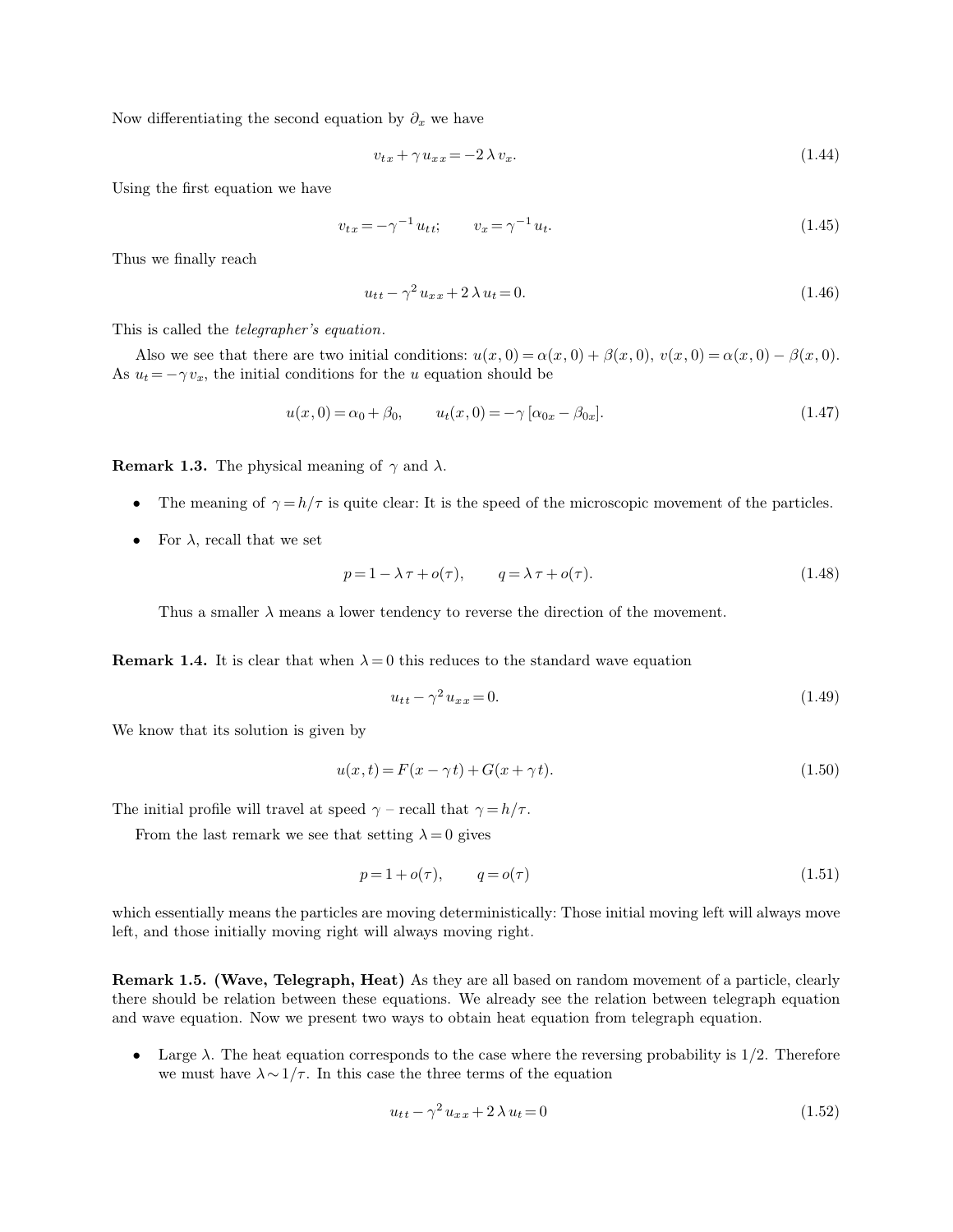have sizes  $1, \gamma^2, \lambda \sim 1/\tau$ . To obtain nontrivial dynamics, at least two terms must be at the same largest size. Thus we must have  $\gamma^2 \sim 1/\tau$  or  $h^2 \sim \tau$ . When this happens, the  $u_{tt}$  term becomes negligible and the equation becomes

$$
2\lambda u_t - \gamma^2 u_{xx} = 0,\t\t(1.53)
$$

essentially the heat equation.

Long time dynamics.

Let's consider what happens when t is very large. In that case instead of looking at the dynamics every  $\tau$ , we can choose to study what happens every  $T = N\tau$ . At each time step  $\tau$ , the particle has probability  $p=1-\lambda \tau + o(\tau)$  to stay in the same direction. Thus at each T the probability of keeping and reversing direction should be

$$
p = (1 - \lambda \tau + o(\tau))^N, \qquad q = 1 - p. \tag{1.54}
$$

Taking  $\tau \setminus 0$  (doesn't matter  $N \nearrow \infty$  or not), we have

$$
p \sim e^{-\lambda \mathcal{T}}, \qquad q = 1 - e^{\lambda \mathcal{T}}.
$$
\n
$$
(1.55)
$$

On the other hand, the square of the new "spatial step length" should be the variance of  $x_1 + \cdots + x_N$ which can be shown to be  $H^2 = \frac{\gamma^2}{\lambda}$  $\frac{\gamma}{\lambda}$  T.

We see that when we study the long time behavior of the dynamics, we reach the relation  $H^2 \sim T$ and thus should get heat equation.

### **Exercises.**

**Exercise 1.5.** Design a random walk rule which leads to the equation

$$
u_{tt} - \gamma^2 u_{xx} + c u_x + 2 \lambda u_t = 0.
$$
\n(1.56)

**Exercise 1.6.** Consider the case when the probabilities of persistence and reversal are different for left moving particles and right moving particles. Let the superscript  $+$  denote probabilities regarding right moving particles and – denote probabilities regarding left moving particles. Write  $p^{\pm}(x) = \sigma(x) \lambda^{\pm}(x)$ ,  $\tau$ ,  $q^{\pm}(x) = \lambda^{\pm}(x)$ ,  $\tau$  note that for probability  $1-\sigma$  the particle remains at the same location. Show that the resulting system is

$$
\alpha_t + \gamma (\sigma \alpha)_x + \lambda^+ \alpha - \lambda^- \beta = 0, \qquad (1.57)
$$

$$
\beta_t - \gamma (\sigma \beta)_x - \lambda^+ \alpha + \lambda^- \beta = 0. \tag{1.58}
$$

Then reduce it to a single equation by assuming  $\lambda^{\pm}(x) = \lambda \mp \sqrt{\lambda} \psi(x)$ :

$$
u_{tt} - \gamma^2 \left[ \sigma (\sigma u)_x \right]_x + 2 \sqrt{\lambda} \gamma (\sigma \psi u)_x + 2 \lambda u_t = 0 \tag{1.59}
$$

**Exercise 1.7.** Consider the case  $p, q > 0$  be fixed numbers,  $p + q = 1$ . Let the random walk of the particle be such that it has probability p of keeping the direction and q of reversing. What equation can you get form this random walk?

# **References.**

• Erich Zauderer, "Partial Differential Equations of Applied Mathematics", 2ed, §1.2.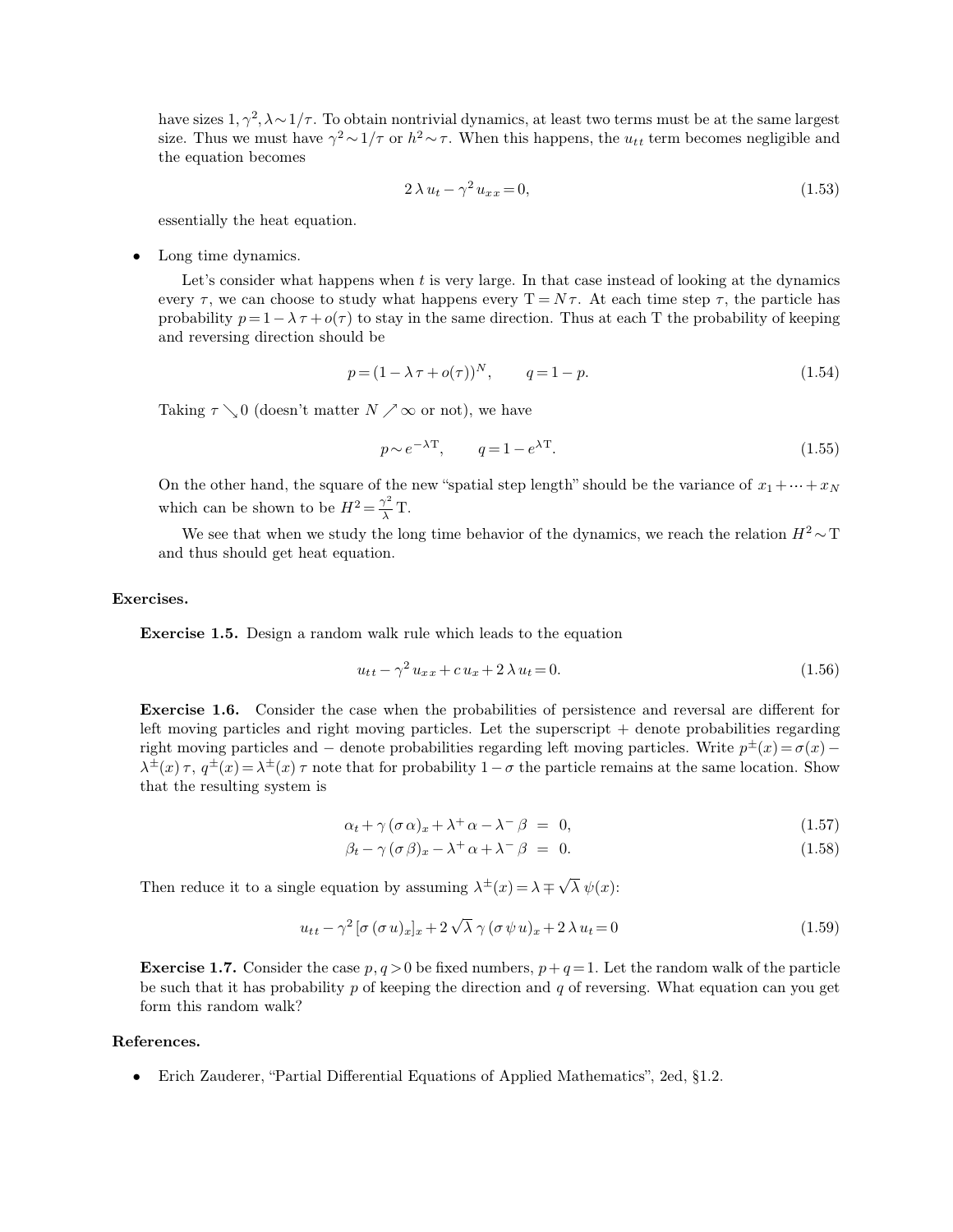# **1.3. Laplace and Poisson Equations.**

# **1.3.1. Laplace equation.**

Consider the following problem.

**Problem No.1.** A particle starts from an interior point of a rectangular<sup>1.4</sup> region  $A$ , we ask for the probability of it reaching a certain boundary point  $(x_0, y_0) \in \partial A$  before reaching other points (put differently, one can say that the particle "exits" once it hits the boundary, then we are talking about the probability of a particle "exit" at  $(x_0, y_0)$ ).

This leads to

$$
u(x,y) = \frac{1}{4} \left[ u(x+h,y) + u(x-h,y) + u(x,y+h) + u(x,y-h) \right], \qquad u(x,y) = \begin{cases} 1 & (x,y) = (x_0, y_0) \\ 0 & \text{otherwise} \end{cases} (1.60)
$$

Taking Taylor expansion, then dividing both sides by  $h^2$  and taking  $h \searrow 0$ , we easily obtain *Laplace's equation*.

<span id="page-6-0"></span>
$$
u_{xx} + u_{yy} = 0.\t\t(1.61)
$$

However the boundary conditions is a bit sublte to determine. Naïvely one may simply copy

$$
u(x, y) = \begin{cases} 1 & (x, y) = (x_0, y_0) \\ 0 & \text{otherwise} \end{cases} .
$$
 (1.62)

However this is not correct.

Recall our original setting:  $u(x, y)$  is the probability of the particle starting at  $(x, y)$  exits at  $(x_0, y_0) \in \partial A$ instead of other boundary points. Therefore  $u(x, y)$  should be a probability density defined on  $\partial A$ . With this understanding, we see that the correct boundary condition is

$$
u(x, y) = \delta_{\partial A}(x - x_0, y - y_0).
$$
 (1.63)

Here the subscript  $\partial A$  is the emphasize that the  $\delta$  here is not the usual 2D  $\delta$  function. Instead it is normalized by

$$
\int_{\partial A} \delta_{\partial A}(x - x_0, y - y_0) \, \mathrm{d}s = 1. \tag{1.64}
$$

**Remark 1.6.** As before, if we denote the the solution of this problem by  $K(x, y; x_0, y_0)$ . Then the solution to the problem

$$
u_{xx} + u_{yy} = 0, \qquad u(x, y) = g(x, y) \text{ on } \partial A \tag{1.65}
$$

is given by

$$
u(x, y) = \int_{\partial A} K(x, y; x', y') g(x', y') ds.
$$
 (1.66)

Note that  $K(x, y; x_0, y_0)$  is **not** a function of  $x - x_0, y - y_0$  only anymore!

More about the properties of  $K$  as well as how compute it will be discussed in Math438 (Green's functions).

#### **1.3.2. Poisson equation.**

**Problem No.2.** Now we ask the probability of a particle starting at an interior point  $(x, y) \in A$  and reaching another interior point  $(\xi, \eta) \in A$  before reaching the boundary (and exit, never to return, let's say). Let this probability be represented by  $w(x, y)$  (as it is in fact a function of four variables  $x, y, \xi, \eta$ , later we will denote it as  $G(x, y; \xi, \eta)$ .

[<sup>1.4.</sup>](#page-6-0) This is an artifact of setting an underlying "grid".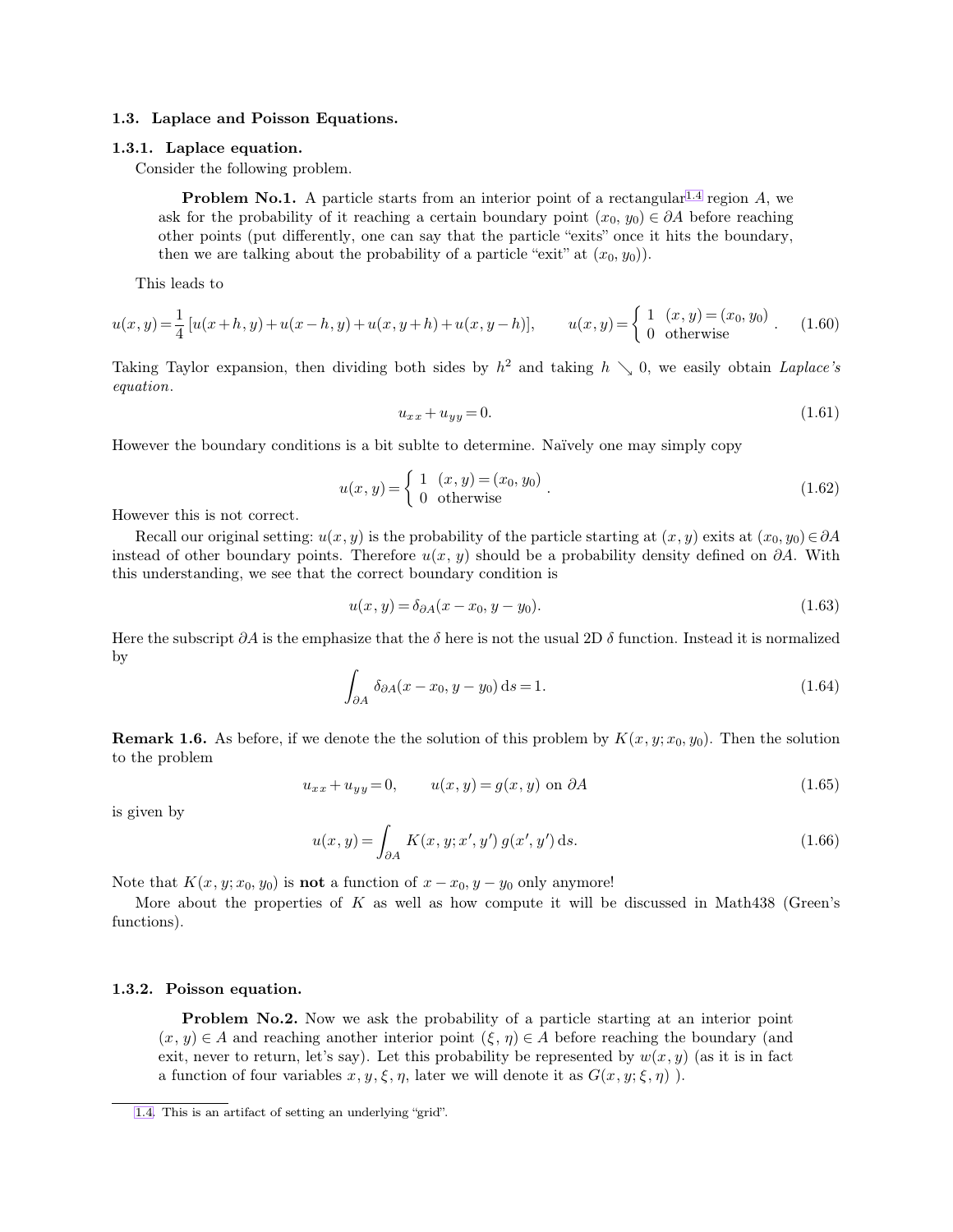This time the boundary condition is easy:

$$
w(x, y) = 0 \qquad (x, y) \in \partial A. \tag{1.67}
$$

For the equation, we have

$$
w(x, y) = \frac{1}{4} [w(x+h, y) + w(x-h, y) + w(x, y+h) + w(x, y-h)]
$$
\n(1.68)

when  $(x, y) \neq (\xi, \eta)$  but

$$
w(x, y) = 1 + \frac{1}{4} [w(x+h, y) + w(x-h, y) + w(x, y+h) + w(x, y-h)]
$$
\n(1.69)

when  $(x, y) = (\xi, \eta)$ . Now there is a problem: What does it mean to have  $w(x, y) > 1$ ? To resolve this issue, we have to remember that  $w(x, y)$  is in fact a probability density function so the probability for the point  $(x, y)$  is in fact  $w(x, y) h^2 = 1$ . (Needs better explanation!)

Taking limit  $h \searrow 0$  we have

$$
w_{xx} + w_{yy} = -\delta(x - \xi, y - \eta). \tag{1.70}
$$

with boundary condition  $w = 0$ .

**Remark 1.7.** Again, if we denote by  $G(x, y; \xi, \eta)$  the solution to the above problem, then the solution to

$$
u_{xx} + u_{yy} = -f(x, y), \t u(x, y) = 0 \t (x, y) \in \partial A \t (1.71)
$$

is given by

$$
u(x, y) = \int_A G(x, y; \xi, \eta) f(\xi, \eta) d\xi d\eta.
$$
 (1.72)

This G is called the *Green's function* for the Poisson equation with Dirichlet boundary condition (that is  $u = 0$  on boundary).

Another model that leads to Poisson equation is to consider the expected mean first passage time of a particle. If we let time step to be  $\tau$  and assume the particle leaves the domain once it hits the boundary, then clearly we have boundary condition

$$
u(x, y) = 0 \text{ on } \partial A \tag{1.73}
$$

while inside the domain

$$
u(x, y) = \tau + \frac{1}{4} [u(x - h, y) + u(x + h, y) + u(x, y - h) + u(x, y + h)].
$$
\n(1.74)

If we let  $h^2/\tau = 2 D$ , taking  $h \searrow 0$  gives

$$
u_{xx} + u_{yy} = -2/D.
$$
\n(1.75)

# **Exercises.**

**Exercise 1.8.** Consider particle moving with probabilities  $(p_1, q_1 \text{ left/right}; p_2/q_2 \text{ up}/\text{down})$ 

$$
p_i(x, y) = \frac{1}{4} [a_i(x, y) + b_i(x, y) h], \quad q_i(x, y) = \frac{1}{4} [a_i(x, y) - b_i(x, y) h].
$$
\n(1.76)

Show that for Problem No.1 we get

$$
a_1 u_{xx} + a_2 u_{yy} + 2 b_1 u_x + 2 b_2 u_y = 0.
$$
\n(1.77)

For Problem No. 2 we get

$$
(a_1 w)_{xx} + (a_2 w)_{yy} - 2 (b_1 w)_x - 2 (b_2 w)_y = -\delta(x - \xi) \delta(y - \eta).
$$
 (1.78)

**References.**

• Erich Zauderer, "Partial Differential Equations of Applied Mathematics", 2ed, §1.3.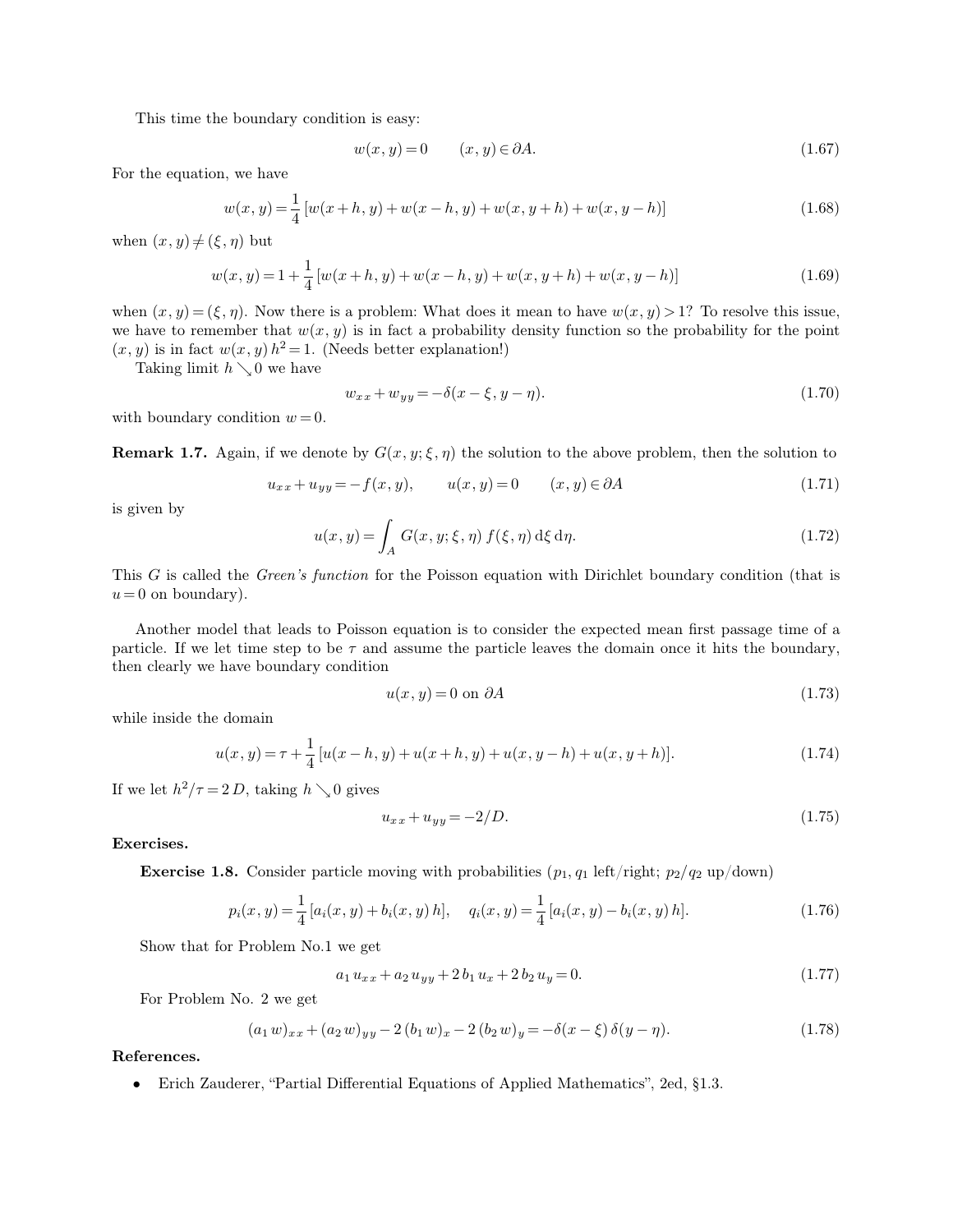# **1.4. Problems.**

# **1.4.1. Explicit formula of the fundamental solution.**

• Note: You need to fill in all details necessary (to you). Basically you need to expand this into a section.

Recall that if  $K(x, t)$  solves

$$
K_t = D K_{xx}, \qquad K(x,0) = \delta(x) \tag{1.79}
$$

then the solution to the general case

$$
u_t = D u_{xx}, \t u(x,0) = u_0(x) \t (1.80)
$$

is given by

$$
u(x,t) = \int K(x - y, t) u_0(y) dy.
$$
 (1.81)

Now we try to figure out the formula of  $K(x,t)$  through solving the underlying random walk problem directly.

Consider the random walk of a particle along the line with time/spatial steps  $\tau, h$  and equal probability  $1/2$  of moving left or right. We derive  $K(x, t)$  through the following steps.

a) Fixing  $h, \tau$ , the probability of the particular reaching  $x = m h$  at  $t = N\tau$  is

$$
p_{h,\tau}(x,t) = \begin{cases} \frac{\binom{N}{k}}{2^N} & N+m \text{ even} \\ 0 & N+m \text{ odd} \end{cases}.
$$
 (1.82)

where  $k = \frac{N+m}{2}$  $\frac{m}{2}$  and  $\binom{N}{k} := \frac{N!}{k! (N-k)!}$ .

b) Recall Stirling's formula

$$
n! \sim \sqrt{2\,\pi\,n} \,(n/e)^n \tag{1.83}
$$

which means

$$
\lim_{n \to \infty} \frac{n!}{\sqrt{2 \pi n} (n/e)^n} = 1.
$$
\n(1.84)

We conclude that

$$
p_{h,\tau}(x,t) \sim \frac{1}{\sqrt{2\pi}} \frac{\sqrt{N}}{\sqrt{(N+m)/2} \sqrt{(N-m)/2}} \frac{1}{\left(1 - \frac{m^2}{N^2}\right)^{N/2} \left(1 + \frac{m}{N}\right)^{m/2} \left(1 - \frac{m}{N}\right)^{-m/2}}.
$$
(1.85)

Explain what ∼ means here.

c) Fix  $(x, t)$  and the ration  $h^2/\tau = 2 D$ . We have  $N = \frac{2 D t}{h^2}$ ,  $m = \frac{x}{h}$  $\frac{x}{h}$ . Taking  $h \searrow 0$  we have

$$
p_{h,\tau}(x,t) \sim \frac{1}{\sqrt{\pi Dt}} \exp\left[-\frac{x^2}{4Dt}\right]h.
$$
 (1.86)

Consequently (remember that  $p=0$  when  $N+m$  is odd)

$$
K(x,t) = \frac{1}{2\sqrt{\pi Dt}} \exp\left[-\frac{x^2}{4Dt}\right].
$$
\n(1.87)

d) Modify the above approach to obtain the fundamental solution for

$$
u_t + c u_x = D u_{xx}.\tag{1.88}
$$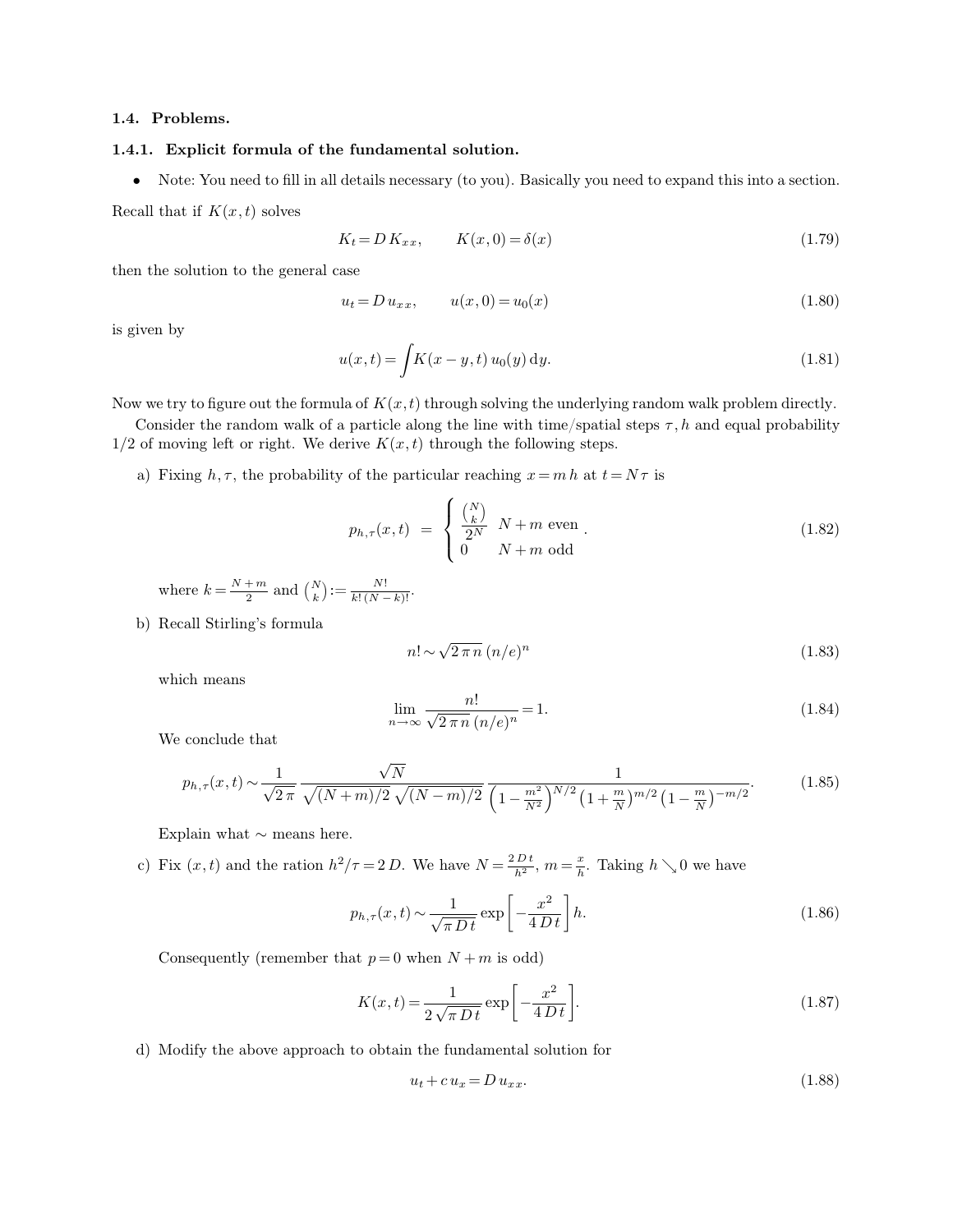# **1.4.2. Backward Kolmogorov equation.**

Consider the random walk problem with left/right moving probabilities  $p_L + p_R = 1$ , and time/spatial steps  $\tau$ , h. We consider the following problem:

If we know the particle is at  $x_0$  at time  $T > 0$ , what are the probability distribution of this particle at time  $t < T$ ?

Denote this solution by  $u(x, t)$ . Then since the particle only moves with step length h, we know that if a particle starts from x at time t reaches  $x_0$  at time T, it must pass either  $x - h$  or  $x + h$  at time  $t + \tau$ . This leads to

$$
u(x,t) = pL u(x-h,t+\tau) + pR u(x+h,t+\tau)
$$
\n(1.89)

which gives

$$
u_t + c u_x = -D u_{xx} \tag{1.90}
$$

if we set  $\frac{h^2}{\tau}$   $\longrightarrow$  2 D,  $\frac{p_R - p_L}{\tau}$  $\frac{-p_L}{\tau}h \longrightarrow c.$ 

Now consider the situation where the left/right moving probabilities are  $p_L(x, t)$ ,  $p_R(x, t)$  depending on x and t. Derive the corresponding equation for  $u(x,t)$  and compare with the forward Kolmogorov equation.

### **References.**

• Erich Zauderer, "Partial Differential Equations of Applied Mathematics", 2ed, §1.1.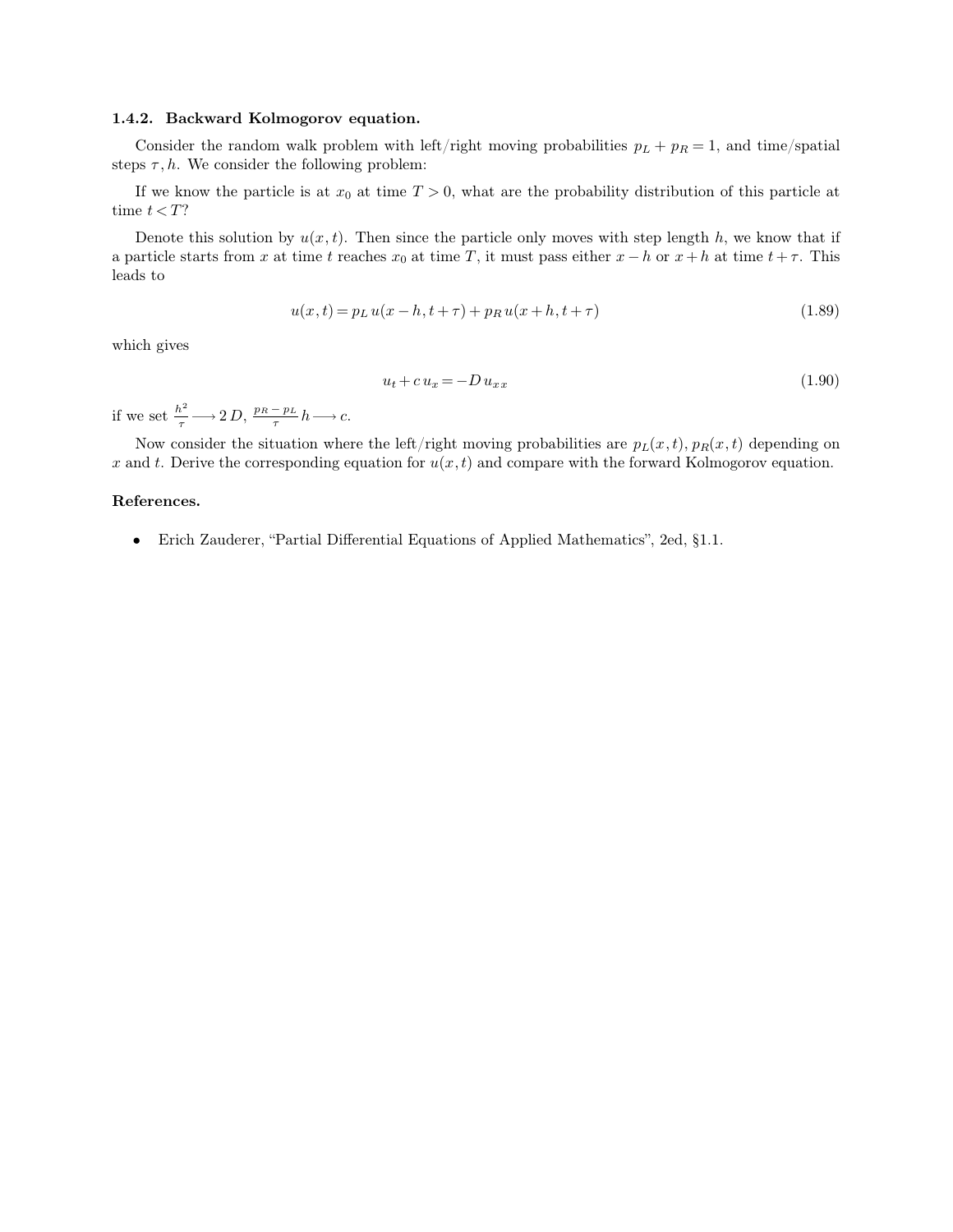# **1.4.3. A more general framework.**

A more general framework – any dimension, no grid – is as follows. Consider a "kernel"  $k(x', x, t, \tau)$  which characterizes the probability of a particle at x at time t will reach x' at time  $t + \tau$ . Then the equation for the probability density function  $u(x, t)$  is

$$
u_t = -(c u)_x + (d u)_{xx} \tag{1.91}
$$

with

$$
c(x,t) = \lim_{\tau \to 0} \frac{1}{\tau} \int_{-\infty}^{\infty} (x'-x) k(x',x,\tau,t) dx'
$$
\n(1.92)

$$
d(x,t) = \lim_{\tau \to 0} \frac{1}{2\,\tau} \int_{-\infty}^{\infty} (x'-x)^2 k(x',x,\tau,t) \,dx'
$$
 (1.93)

One can show that the most basic case – time/spatial steps  $\tau$ , h, with left/right probability  $p_L$ ,  $p_R$  – corresponds to

$$
k(x', x, \tau, t) = p_R \delta(x' - x - h) + p_L \delta(x' - x + h).
$$
 (1.94)

In higher dimension – for simplicity we present the 2D case here – we have

$$
u(\boldsymbol{x}, t + \tau) = \iint u(\boldsymbol{x}', t) k(\boldsymbol{x}', \boldsymbol{x}, \tau, t) d\boldsymbol{x}'
$$
\n(1.95)

which gives

$$
u_t + \nabla \cdot [\mathbf{c}(\mathbf{x}, t) u] = \nabla \cdot \nabla \cdot [D(\mathbf{x}, t) u]
$$
\n(1.96)

that is (let  $N$  be the dimension)

$$
u_t + (c_1 u)_x + (c_2 u)_y = (D_{11} u)_{xx} + (D_{22} u)_{yy} + (D_{12} u + D_{21} u)_{xy}.
$$
\n(1.97)

where

$$
\mathbf{c} = \lim_{\tau \to 0} \frac{1}{\tau} \int (\mathbf{x}' - \mathbf{x}) k(\mathbf{x}', \mathbf{x}, \tau, t) d\mathbf{x}',\tag{1.98}
$$

$$
D = \lim_{\tau \to 0} \frac{1}{2\,\tau} \int \left[ (\mathbf{x}' - \mathbf{x}) \otimes (\mathbf{x}' - \mathbf{x}) \right] k(\mathbf{x}', \mathbf{x}, \tau, t) \, \mathrm{d}\mathbf{x}'. \tag{1.99}
$$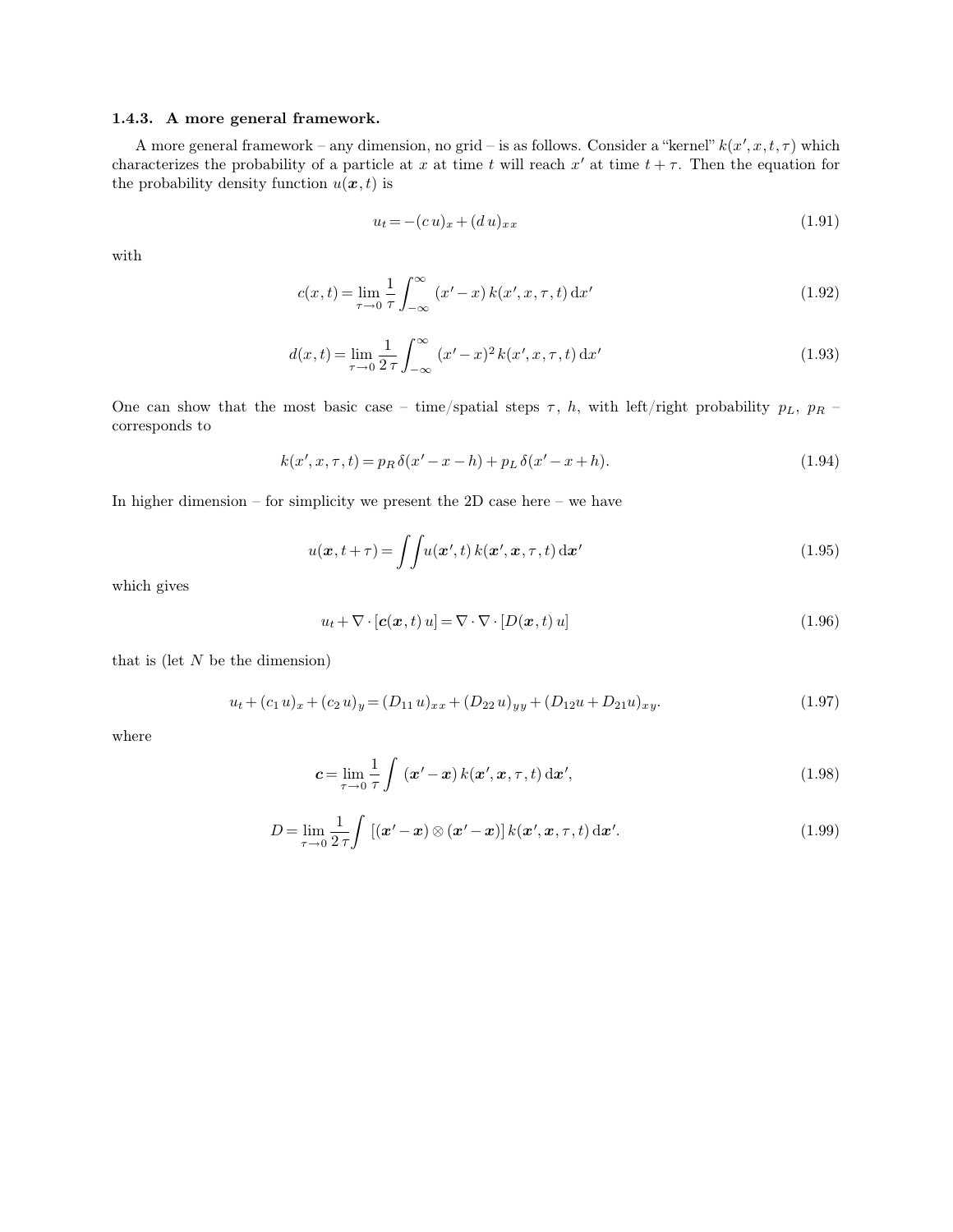Here the new symbols are defined as follows:

$$
\boldsymbol{x} := (x, y); \qquad \boldsymbol{x}' := (x', y'); \qquad \mathrm{d}\boldsymbol{x}' := \mathrm{d}x' \,\mathrm{d}y'; \qquad \boldsymbol{x} \otimes \boldsymbol{y} := \left(\begin{array}{cc} x_1 \, y_1 & x_1 \, y_2 \\ x_2 \, y_1 & x_2 \, y_2 \end{array}\right). \tag{1.100}
$$

When we consider the x direction and the y direction are independent, then  $D=dI=d\left(\begin{array}{cc} 1 & 0 \\ 0 & 1 \end{array}\right)$  and we reach

## **Taking directions into account.**

If the particle simply moves along a particular direction with speed  $c(x, t)$ , then we have

$$
k = \delta(\mathbf{x} - \mathbf{x}' - \tau \mathbf{c}(x, t)).
$$
\n(1.101)

Then we get

$$
u_t = -\nabla \cdot (\mathbf{c}(x, t) u). \tag{1.102}
$$

More often the particle's movement will be biased toward a direction  $\hat{\phi}$  (for example think of the particle as a wandering animal and  $\hat{\phi}$  points toward its den). In this case we have the following model:

$$
k(\boldsymbol{x}', \boldsymbol{x}, \tau, t) = \frac{1}{\rho} f_{\tau}(\rho) K_{\tau}(\phi, \hat{\phi})
$$
\n(1.103)

where  $\boldsymbol{x}' - \boldsymbol{x} = \left(\begin{array}{c} \rho \cos \phi \\ \rho \sin \phi \end{array}\right)$  $\rho \sin \phi$ is the polar coordinate representation,  $f_{\tau}(\rho)$  is a decreasing function modeling the size of the step – for example if the unit time step size is h then  $f_\tau(\rho) = \delta(\rho - h)$ . The factor  $1/\rho$  is due to polar coordinate. The kernel  $K_{\tau}(\phi, \hat{\phi})$  is usually taken as

$$
K_{\tau}(\phi, \hat{\phi}) = K(\phi - \hat{\phi}) \tag{1.104}
$$

with  $K(\theta)$  an even function taking maximum at  $\theta = 0$ . An example of  $K(\phi, \hat{\phi})$  is the *von Mises distribution* 

$$
K = \frac{1}{2 \pi I_0(\kappa)} \exp\left[\kappa \cos\left(\phi - \hat{\phi}\right)\right].\tag{1.105}
$$

*I*<sub>0</sub> is modified Bessel function whose purpose is to make  $\int_0^{2\pi} K(\phi, \hat{\phi}) d\hat{\phi} = 1$ .

Under such assumptions we can show that

$$
\mathbf{c}(\mathbf{x},t)/\mathbf{1}\frac{\mathbf{x}}{|\mathbf{x}|}\tag{1.106}
$$

that is  $c(x, t)$  points toward the origin. We can also show that D is diagonal.

# **Reference.**

• Paul R. Moorcroft, Mark A. Lewis, "Mechanistic Home Range Analysis", Chapters 2,3, Appendix E.